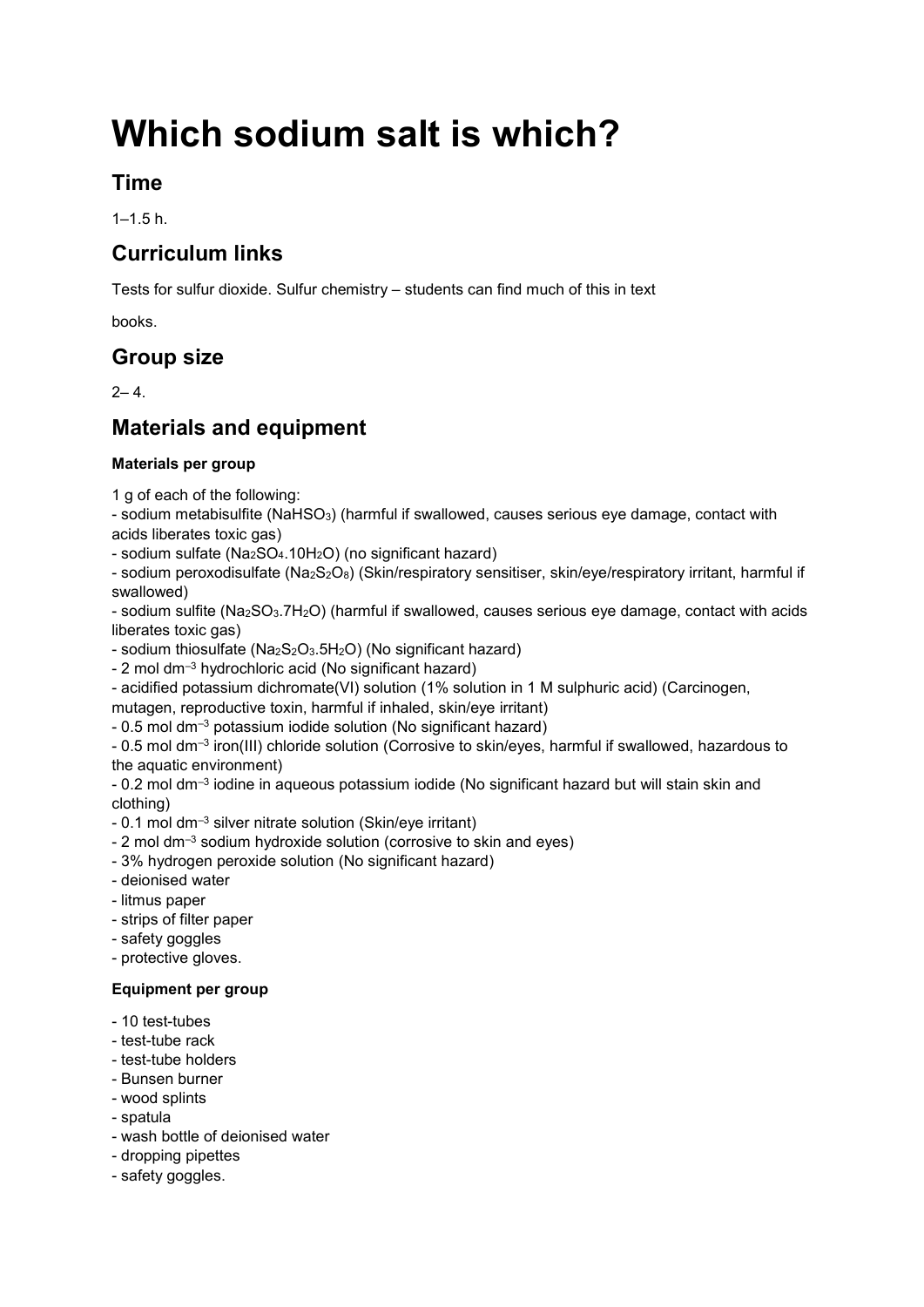# **Safety**

Eye protection must be worn.

Some of the tests produce sulphur dioxide (corrosive, toxic - asthmatics are especially sensitive so it should only be handled in a fume cupboard).

Warming with dilute HCl produces chlorine (toxic if inhaled) this too should be carried out in a fume cupboard or on a very small scale. Do not inhale the gas.

**Disposal:** Silver solutions should be kept for recycling/ disposal. The other test tube reactions can be washed to waste with plenty of water.

## **Risk assessment**

It is the responsibility of the teacher to carry out a suitable risk assessment.

This is an open-ended problem solving activity, so the guidance given here is necessarily incomplete. Teachers need to be particularly vigilant, and a higher degree of supervision is needed than in activities which have more closed outcomes. Students must be encouraged to take a responsible attitude towards safety, both their own and that of others. In planning an activity students should always include safety as a factor to be considered. Plans should be checked by the teacher before implementing them.

You must always comply with your employer's procedures and in some cases may decide that a particular activity is inappropriate in your situation. Further information on Health and Safety should be obtained from reputable sources such as CLEAPSS [http://science.cleapss.org.uk/] in England, Wales and Northern Ireland and, in Scotland, SSERC [https://www.sserc.org.uk/].

## **Commentary**

Students should be encouraged to predict the reactions of the salts and then draw up a systematic plan for the experiment. The following scheme is set out in the *Independent learning project for*  advanced chemistry.<sup>1</sup> It identifies all of the sulfur oxo-anions except the metabisulfite.

| <b>Test</b>                                    | Na <sub>2</sub> SO <sub>3</sub>                                                                                                                                      | Na <sub>2</sub> SO <sub>4</sub>                                  | $Na2S2O3$                                                                                                                                | $Na2S2O8$                                                                                                               |
|------------------------------------------------|----------------------------------------------------------------------------------------------------------------------------------------------------------------------|------------------------------------------------------------------|------------------------------------------------------------------------------------------------------------------------------------------|-------------------------------------------------------------------------------------------------------------------------|
| 1. Warm with<br>dilute<br>hydrochloric<br>acid | No reaction in<br>cold. Bubbles of<br>gas on warming.<br>Choking smell.<br>K <sub>2</sub> Cr <sub>2</sub> O <sub>7</sub> paper<br>turned green $(SO2)$<br>produced). | No visible<br>reaction.                                          | Solution turned<br>slightly cloudy.<br>Denser when<br>warm. Choking<br>smell. $K_2Cr_2O_7$<br>turned green(SO <sub>2</sub><br>produced). | No reactions in<br>cold. Bubbles of<br>gas on warming.<br>Choking smell.<br>Litmus paper<br>bleached (Cl2<br>produced). |
| 2. Add silver<br>nitrate solution              | Initial white ppt.<br>dissolved on<br>shaking. With<br>more AgNO <sub>3</sub> a<br>dense white ppt<br>remained.                                                      | No reaction at<br>first, then a faint<br>white ppt.<br>appeared. | Initial white ppt.<br>dissolved on<br>shaking. With<br>more $AgNO3$ the<br>ppt. remained and<br>turned yellow,<br>brown and black.       | Blackish ppt.<br>formed slowly.                                                                                         |
| 3. Add iodine<br>solution (in<br>aqueous       | The brown colour<br>was immediately<br>discharged.<br>(lodine reduced.)                                                                                              | No visible<br>reaction.                                          | The brown colour<br>was immediately<br>discharged.<br>(lodine reduced.)                                                                  | The brown<br>colour become<br>darker. (lodide<br>oxidised.)                                                             |